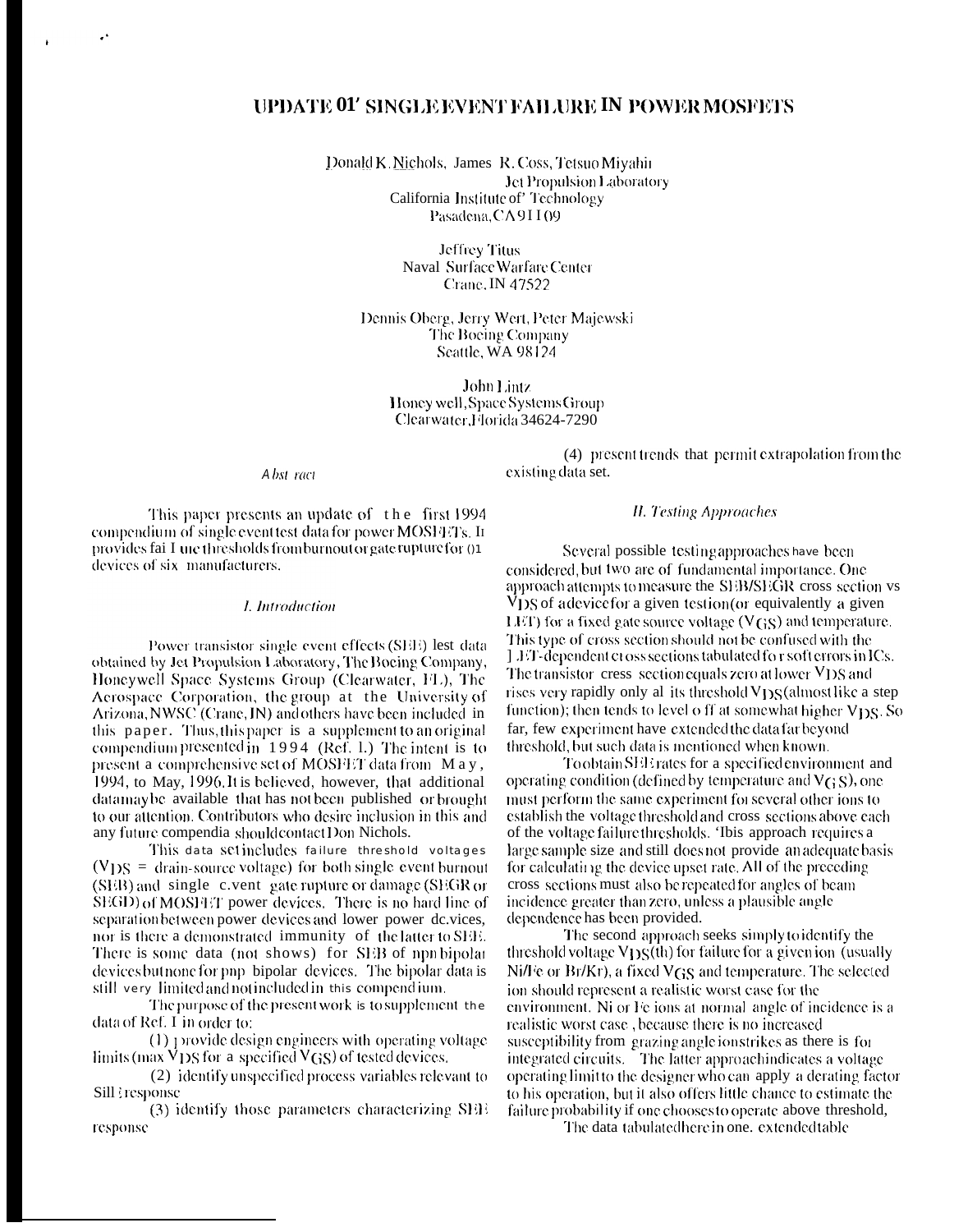'presents threshold  $V<sub>1</sub>$ )S for several groups of' ions al a few se lected gate source voltages  $V$ GS, following the second (recommended) approach. Some theoretical determinations indicate the effect of varying VGS (related to oxide field) for a fi xed drain-source voltage. A nearly standard technique for measuring the threshold  $V_{DS}$  onsists of the following steps:

 $\ddot{\phantom{a}}$ 

(I) Prior to any irradiation, measure the drain source current atrated BV for  $VG S=0$ , or alternatively measure the actual breakdown V] >S for the same conditions. One should also measure the gale-source current al maximum rated gate voltage (usually  $20 \text{ v}$ ) for  $V_{D}S=0$ . These measurements establish the normal operating currents.

(2) Choose a single gate voltage  $V$ GS (start with the least susceptible zero voltage) and hold it constant for each subsequent irradiation step, for successively larger VDS. At the end of each irradiation step 01, say, 105 ions/cm<sup>2</sup>, change the bias conditions back to those used in step (I) to again determine the Iwo currents IGSS and IDSS.

 $(3)$  Failure may occur as either  $(1)$  SEGR as evidenced by a large permanent increase in gate current ranging between a fraction of a milliampup to the circuitimposed limit (say, 10 amps) or (2) SEB (burnout) evidenced by a short across source and drain as well as a gate short.

(4) Delayed Failures-- On occasions JPL and other lest organizations have seen delayed types of SEGR. On some occasions, the gate currents increased to -  $I$  mA during, irradiation and then increased again to the circuit limit daring, posl-beam tests where, as always, VGS was reset to 20V. Another type of SEGR failure occurs when the drain-source voltage is incremented for the next test. Some experimenters have modified the abrupt change to max gate-source voltages between irradiations, by ratcheting  $V$ GS upward in steps.

### **III.** Supporting Studies

Several collateral tests have been performed by now. Nichols et al (2), Fischer (3), Tastet (4), Mouret (5) and Titus (6) have demonstrated that higher grazing angles of ion incidence have less cf'feet on SEB and SEGR than normally incident irradiation. Hence tbc complications involved in calculating SEE rates by dealing with an effective LET vs incident ion angle are simplified. (In actuality, there is no known formal method for calculating rates under these conditions for a specified environment except to take a very simplified worst case in which all strike angles are assume.d to affect the device equally. High temperature tests have been performed  $(2,7, 8)$  showing that SEB is greatly reduced at higher temperatures due. to phonon interference with the avalanche burnout mechanism, in contrast, high temperat ures tend to promote SEGR in a few cases, but not in others (6).

It is noted that most transistors that differ only by die size  $(e, g, by having a different number of the same size$ transistor elements or cells) have similar breakdown voltages as expected. However, the I''s are a few occasions when such devices yield widely different S1 iE results. It is postulated that the dielectric oxide breakdown voltage (an uncontrolled parameter) may be responsible for wafer-to-wafer and deviceto-device variability to SEE.

### IV. Organization and Scope of Data

This paper presents SEB and SEGR data for MOSFETS in '1'able 1for all known new data taken up to May, 1996-- as marked with an asterisk in column 1. Data are also included from cattier tests for those parts that are closely related to parts for which new data are tabulated, so as to put tbc new data in context. Closely related device data arc those lying on a contiguous row in the table's data entries. It is noted that many tests are repeated in the data sets-- useful for showing cons is tency in m ost cases, but possibly cost ineffective. Some data are taken at an elevated temperature, which consistently shows a higher threshold voltage when SEB is the failure mode. Datasets by 11SS are particularly useful in comparing the two temperatures with a switched gate bias, Dynamic testing, has a dramatic effect in forestalling burnout failures, by interrupting the rather slow failure modes.

Six manufacturers are represented in this second set, which broadens the manufacturer base beyond that reported in Ref. 1-- primarily for International Rectifier (INR) and Harris (II AR), Most data are for commercial parts, but there are some new "rad-hard" technologies.

The data are grouped in rows by device manufacturer. Within each manufacturing group, devices with the lowest breakdown voltage are listed first-first n-channel and then p-channel. Devices that are very similar, or the same devices tested with different conditions (e.g.  $V$ GS) are grouped in touching, adjacent rows. The columns list manufacturers, device  $number(s)$ , channel type, and test sample size. 11 is observed that samples are seldom large enoughto provide rigorous statistics, nor acharacterization of maverick behavior that is occasionally noted. Most data, however, are fairly repeatable. Subsequent columns list the rated breakdown voltage (BV) and gate-source voltage  $V$ GS-

The next five columns gro up the data according to test ions. Single voltage entries in the ion columns show a failure voltage; a stashed pair show a pass/fail voltage threshold. The first column is for low-LET ions having LETs less than that of the dominant Ni/Fe/Co/Cugroup included it column two. This first group is useful in judging the adequacy or postulated theories (See for example, ref. 3). It is now often accepted that a characterization with a single ion of the second group may be all that is needed for project requirements. This view is supported by two acts: (1) those heavier ions having a higher LET have fluxes in outer space two or three orders of magnitude smaller than that of the NiA'e group, and  $(2)$  there is no need to account for enhanced effects from grazing-angle collisions having a high "effective" (angledependent) LET. The third group in the table includes Br and Kr (LET=37 MeV/mg/cm<sup>2</sup>), traditional high LET ions at the Brookhaven Van De Graaff (BNL) and U.C. Berkeley 88inch cyclotron (88), respectively. The fourth group includes the highest LET ions easily available at the aforementioned facilities. The fifth column includes data from very high energy (10-100 MeV/amu) facilities: the Berkeley Bevalac (now defunct) and GANIL. (France). It is this last group of jons that present some inconsistencies with the lower energy [LET characterizations, for reasons that have not yet been fully explained. Some of this column set are empty for this update;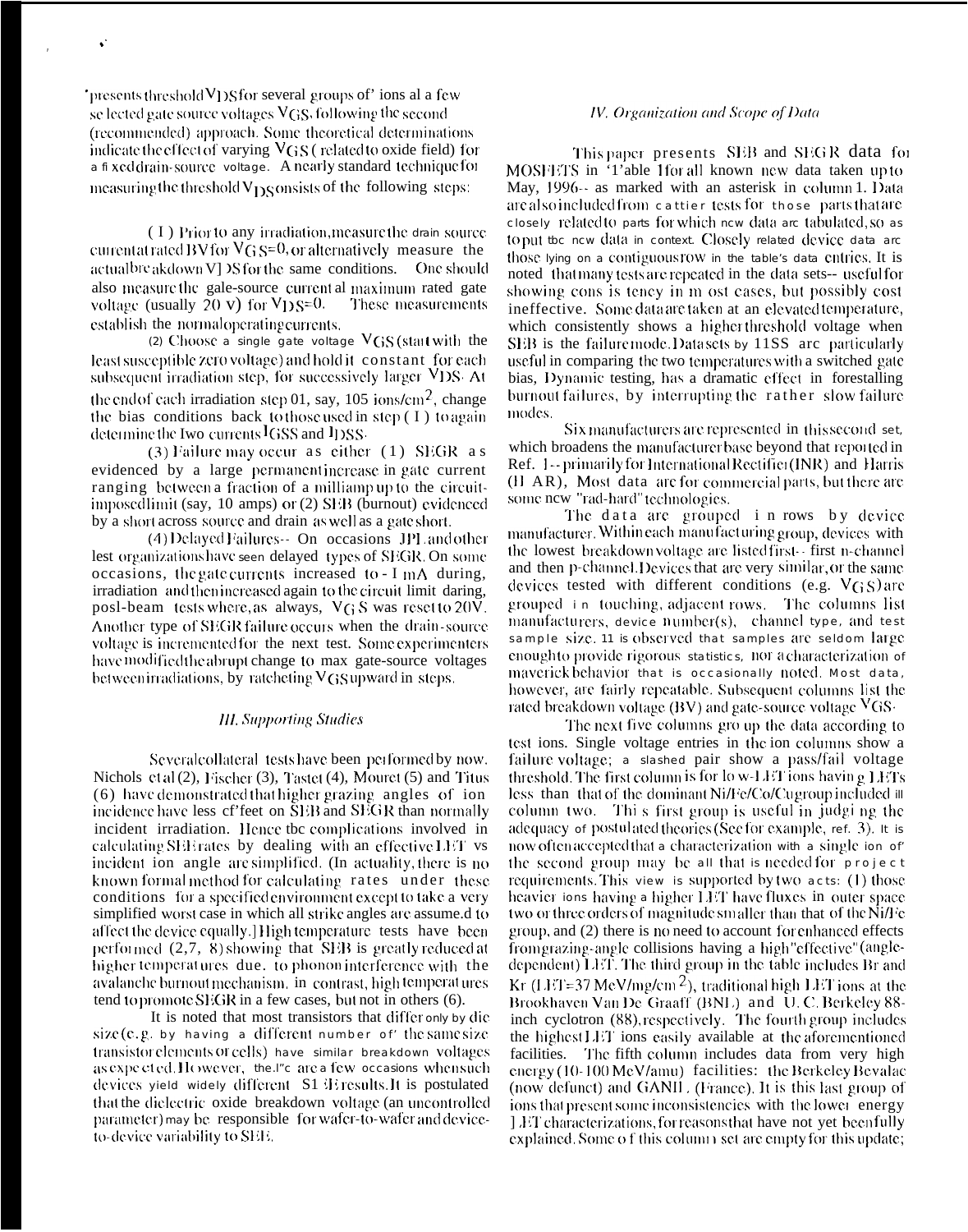they are nevertheless retained to be compatible with the larger dataset of I< Cf. 1

The remaining set of columns provide the failure mode, the test group, test date, jon facility and "Remarks." It is useful to know that INR uses 7000 and 8000 numbers to specify n-channel devices with 1 00 Krad and I Mrad total dose tolerance, respectively; both INR and Harris use 9000 numbers for p-channel devices. The second INR mfr number (orthe first for three-digit part designations) relates to the breakdown voltage. The next number is related to the die size-- the larger this number, the larger the die size and (usually) the larger the number of individual cells. INR's  $\text{let}$  ter  $\cdot$  11" in the third place from the left of the letter prefix means that the devices are especially designed to be radiation resistant to total dose. It turns out that such devices are also very resistant to single event effects as well. The fourth letter of INR (which may be "H") and the third letter of HAR devices is a package designation not expected to affect SEB/SEGR data. Harris denote s rad hard tolerance with a suffix alter the device number;  $R = 1.00$  Krad and  $H = 1$  Mrad. FSF is a recent Harris designation for their SEE hard technolog -- a claim defined by the data given in Table 1.

#### VI. Conclusion

This updated compendium of SEE effects (SEB and SEGR) in power MOSFETs can be combined with the. data presented in Ref. Ito provide a usefuldata base for designers of satellite and space systems. Some extrapolations may be Warranted, and some cautionary observations are also provided. Testing with only one ion is often acceptable for system requirements; the reduced effect of incident ions at oblique angles presents an important simplification for parts selection if parts are available that meet the measured threshold voltage failure levels for the highest-LET population of any consequence in space-- the Ni  $\beta$  e group.

#### **Acknowledgments**

J]'], wishes to thank Charles Barnes, radiation effects supervisor, Harvey Schwartz and Mike O'Connor for test support and pr eparation. The research described in this publication was carried out in part by the Jet l'repulsion Laboratory, California Institute of Technology, under a contract with the National Aeronautics and Space. Administration. Reference herein to any specific commercial product, process or service by trade name, trademark, manufacturer, or otherwise, does not constitute or imply the endorsement by the United States government or the Jet PropulsionLaboratory, California 1 nstitute of Technology.

Thanks are also due to staff at the Brookhaven National Laboratory Van de Graaff, the University of Washington Van de Graaff, and the La wrence Berkeley 1 aboratory 88-inch cyclotron.

Special thanks go to all of you who are lobbying for the much wider publication of these single event compendia in the HHETTansactions of Nuclear Science.

### References

(1) D. K. Nichols, K. 1'. McCarty, J.R. Coss, A. Waskiewicz, J. Groninger, D. Oberg, J. Wert, P. Majewski, R. Koga, "Observations o f Single Eve nt Failure in Power MOSFETs", IEEE Radiation Effects Data workshop," p 41, (Dec, 1994)

(2) D. K. Nichols, James R. Coss, Kenneth P. McCarty, "Single Event Gate Rupturein CommercialPower MOSFETs," RADECS93 (accepted for publication).

(3) '1', Fischer, "Heavy-Jon-Induced Gale-kuptLIIc in Power MOSFITs," IEEE Trans.on Nuclear Science, NS-34, No. 6, 1786 (Ike., 1987).

(4) P. Tastet & J. Garnier, "Heavy Ion Sensitivity of Power Mosfets," RADECS91, p 138 (1991)

(5) I. Mouret, M. Allenspach, R. D. Schrimpf, J. R. Brews, K. F. Galloway &P. Calve], "Temperature and Angulai Dependence of Substrate Response in SEGR," IEEE Trans. on Nuc. Sci., NS-41, No. 6, 2216 (Dec., 1994)

(6) J. L. <sup>1</sup>] itus, C. F. Wheatley, D. I. Burton, I. Mouret, M. Allenspach, J. Brews, R. Schrimpf, K. Galloway & R. L. I'case, "Impact of Oxide Thickness on SEGR Failure in Vertical Towe] MOSFETs; Development of a Semi-EmpiricalExpression," ibid, NS-42, No. 6, 1928 (Dec., 1995)

(7) A. E. Waskiewicz & J. W. Groninger, "Burnout Thresholds" and Cross Sections of PowerMOS Transistors with Heavy lons " Rockwell International kept No. D NA-MIPR-88-507 (Feb., 1990).

(8) G.H. Johnson, R.D. Schrimpf, K. F. Galloway, R. Koga, "Temperature Dependence of Single-I;vent Burnout in N-Channel<br>Power MOSFETS," IEEE Trans. on Nuclear Science, NS-39, No. 6, 1605 (Dec., 1992).

(9) J. H. Hohl & G. H. Johnson, "I 'eatures of the Triggering Mechanism for SEB of PowerMOSFETs," IEEE Trans. on Nuclear Science, NS-36, No. 6, 2260 (Dec., 1989)

(10) J. H. Hohl & K. F. Galloway, "Analytical Model for SEB of PowerMOSFETs," IEEE Trans. on Nuclear Science, NS-34. No. 6, 1275. (Dec. 1987).

(14) T.F. Wrobel & D.E. Beutler, "Solutions to Heavy Ion Induced Avalanche Burnout in Power Devices," IEEE Trans. on Nuclear<br>Science, NS-39, No. 6,1636 (Dec.,1992)

(12) S. Kuboyama, S. Matsuda, M. Nakajima, '1'. Kanno, T. Ishii, "Numerical Analysis of SEB of Power MOSFETs," IEEE Trans.on Nuclear Science, NS-40, No. 6, 1872 (Dec., 1993)

(13) J. Brews, M. Allenspach, R. Schrimpf, K. Galloway, J. Titus, C. Frank Wheatley, "A. Conceptual Model of SEGR in Power MOSH Ts," IEEE Trans. on Nuclear Science, NS-40, No. 6,1959 (Dec., 1993)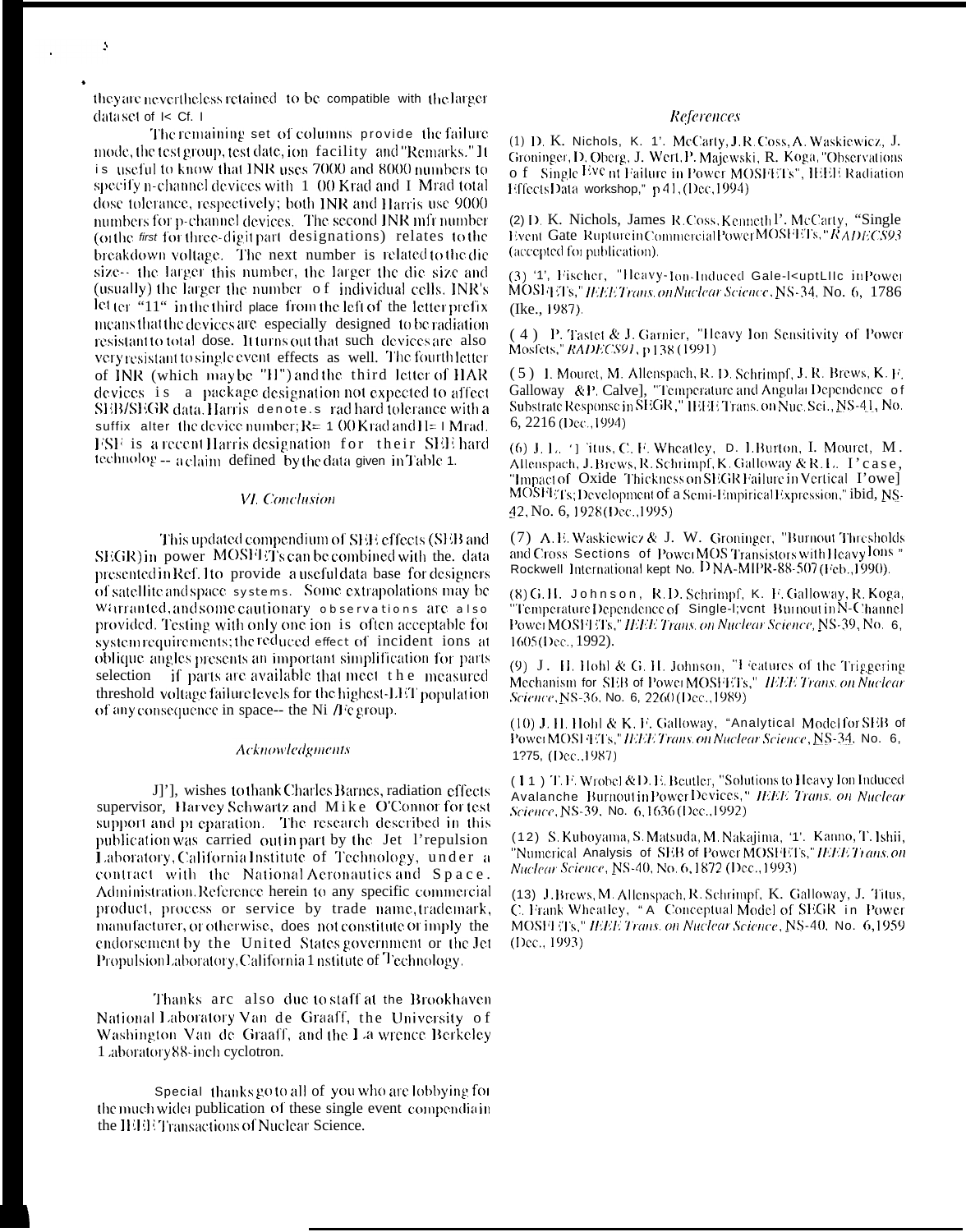|                                   |                                                      |                   |                             |                     |                                                        |                                     |                              | Table 1. The Failure (or Pass/Fail) Vds Voltages for MOSFETs for Indicated Ion Beams                                                                                                                           |                                                          |                   |                              |                        |                   |                                                                                     |
|-----------------------------------|------------------------------------------------------|-------------------|-----------------------------|---------------------|--------------------------------------------------------|-------------------------------------|------------------------------|----------------------------------------------------------------------------------------------------------------------------------------------------------------------------------------------------------------|----------------------------------------------------------|-------------------|------------------------------|------------------------|-------------------|-------------------------------------------------------------------------------------|
| <b>NOTE: The 1</b>                |                                                      |                   |                             |                     |                                                        |                                     |                              | appearing in Column 1 indicates new or revised data. Configuous row entries are repeated data shown here to put new data in context. This table is not an accumulation of all prior test data reported in 1994 |                                                          |                   |                              |                        |                   |                                                                                     |
| $V^{\prime}$ r                    | Vfr Number                                           |                   |                             |                     | Generic Vol Channel Sample, BVds Vigs/off), Low Zilons |                                     |                              | Fe, Ni, Oo. LET=27 Brior Kr, LET= High Zilons                                                                                                                                                                  | High Energy 'ons Failure                                 |                   | Test Org Date                |                        |                   | Location Remarks                                                                    |
| $\overline{\text{var}}$           | 105440                                               |                   |                             |                     | 3 500 30V                                              |                                     |                              | 240(196 MeV Br)                                                                                                                                                                                                |                                                          | EF                | <b>UA</b>                    | 1.004                  | <b>DV</b>         | Mouret, 'EEE94. Room T. Angle data exist                                            |
| ישפי                              | <b>ECG2292</b>                                       |                   | $\mathbf{r}_\mathrm{f}$     |                     | $^{\circ}$ 0.0 $^{\circ}$                              |                                     |                              |                                                                                                                                                                                                                | 60 "LET=44"                                              | SEGRISES          |                              | ***/95                 | TAV.              | Nichols, 1961 MeV Xe                                                                |
| 'xvs                              | <b>IXEV40N25PH</b>                                   |                   | $\mathcal{D}_{\mathcal{C}}$ | $\epsilon$          | 2500                                                   | 200(Ne) 140(Ar)                     |                              | 55/Kr                                                                                                                                                                                                          |                                                          | æ                 |                              | 386/90                 | 88                | Nicho's, Higher threshold at 100 deg. C                                             |
| "xys                              | <b>IXTM35N30</b>                                     |                   | 'n                          | $\pmb{\mathcal{L}}$ | 3000                                                   | 225(Ne), 150(Ar)                    |                              | 57(51)                                                                                                                                                                                                         |                                                          | œ                 | $\mathbf{r}$                 | $-6/90$                | 88                | Nichols, Higher threshold at 100 ded. O                                             |
| 'xys<br>"xys                      | <b>XTV21N45</b><br>'XFV21N45PH                       |                   |                             | 5<br>3              | 450 0<br>450 O                                         | 315(Ne) 214(Ar)<br>300/Ne), 270/Art |                              | $444$ (Kr)<br>$40$ (Kr)                                                                                                                                                                                        |                                                          | ≔<br>SER          |                              | 13 & 6/90<br>"3 & 6/90 | 66<br>89          | Nichols, Higher threshold at 100 deg. C<br>Nichols, Higher threshold at 100 deg. C  |
| 'S'L<br>"S"                       | VN98AF<br>VN99AF                                     |                   |                             |                     | 30 OV<br>9010V                                         |                                     |                              |                                                                                                                                                                                                                | 50/70 'LET=44'<br>50/65 " ET=44"                         | æ<br><b>SB</b>    |                              | $+11/95$<br>11/95      | <b>TAV</b><br>TAV | Nichols, 1961 MeV Xe<br>Nicho's.<br>1961 VeV Xe                                     |
| SL.<br>"S"_                       | 92299<br>1000730                                     | 2N6796<br>2N6796  |                             |                     | 2 100 10V<br>100.5V                                    | 100/ML100/Nel.70/Arl.               | 50/Ct <sup>1</sup><br>50(Co) |                                                                                                                                                                                                                |                                                          | SEB<br><b>SEB</b> | $\overline{P/A}$<br>5        | 11990<br>7/95          | 9.9<br>88*        | Compare to 'NR device (1994 compendium<br>Obera. Ambient & 100 dea. C.              |
| *S"_                              | 9230 family                                          | 2N685*            | $\mathcal{D}$               |                     | 200 5                                                  |                                     | Hard(Co)                     |                                                                                                                                                                                                                |                                                          | N/A               | 5                            | $7/95$ <sup>*</sup>    | 98                | Oberg, ~100 deg C, flooking for SEGR'                                               |
| $\overline{\mathbb{S}^n}$         | 420 family                                           | 2 16794           | $\overline{a}$              |                     | $500 - 5$                                              |                                     | 300 (Co)                     |                                                                                                                                                                                                                |                                                          | SER.              | в                            | '3/95                  | 98                | Oberg. Ambient & 100 deg. C.                                                        |
| "S"                               | 430 family                                           | 2 16802           | $\overline{p}$              |                     | 10"of' 500 5                                           |                                     | 317 / CO <sup>3</sup>        |                                                                                                                                                                                                                |                                                          | ச                 | ğ                            | .7/05                  | 9.9               | Oberg, Ambient & +100 deg C.                                                        |
| $S^{\prime}$                      | 430 family<br>(continued)                            | 2 16902           | $\sqrt{2}$                  |                     | 500 5<br>12                                            |                                     | 300<br>300                   |                                                                                                                                                                                                                |                                                          | œ<br>SEB/SEGP     | g<br>٠s                      | 4/93<br>110/93         | 8.8<br>UV.        | Ambient=45 deg. C.<br>Temp=100 deg. C                                               |
| "S"                               | VPOS10 - low power<br>VP0610 -low power              |                   | D<br>D.                     |                     | $\overline{7}$<br>60 25V<br>$\bar{\tau}$<br>60 25V     |                                     | Mard(Ni)<br>Mard(Ni)         |                                                                                                                                                                                                                |                                                          | V/A<br>N/A        | $\overline{5}$<br><b>LSS</b> | 4/95<br>$*4/95$        | BVL<br>BVL.       | Lin'z-Room T<br>Lintz-120 deg. C.                                                   |
| <b>*INID</b>                      | <b>IRUV7054</b>                                      |                   | $\mathbf{r}$                |                     | 4.6012V                                                |                                     |                              | 55/96<br>< 2511                                                                                                                                                                                                |                                                          | EP                | $\sigma$                     | 4/95                   | BN.               | Titus, Rept #SEGR-003 25 deg, C. only                                               |
|                                   | continued<br><b>IRHV7054</b>                         |                   |                             |                     | 20V<br>60 OV                                           |                                     | Hard(Ni)                     | 46/Br)                                                                                                                                                                                                         |                                                          | SECR<br>N/A       | C<br>Þ                       | 4/95<br>7/93           | BN.<br>BNL        | Titus, Rept #SEGR-003, 25 deg. C. only<br>DC9242 Bob Ferndon 7/13/93                |
|                                   | continued                                            |                   |                             |                     | 5V                                                     |                                     | Hard(Ni)                     |                                                                                                                                                                                                                |                                                          | N/A               | ö                            | 7/93                   | BV.               | DC9242 Bob Ferndon 7/13/93                                                          |
| סעיי<br>NR.                       | 195140<br>$\mathfrak{m} \in \mathcal{A} \mathcal{Q}$ | 2N721B            |                             |                     | 100 0 & 5                                              |                                     | 95/90/NO                     |                                                                                                                                                                                                                |                                                          |                   |                              |                        |                   |                                                                                     |
| <b>TND</b><br>N <sup>o</sup>      |                                                      |                   |                             |                     | 100.0                                                  |                                     | Hard(Ni)                     | 70/80/3rt                                                                                                                                                                                                      |                                                          | Ĥ<br>æ            | BN.<br>ESA                   | 5/93<br>11/94          | BNL.<br>BN        | 9310, Lintz. Same response at Room T & 90 deg. C<br>9203E. Harwell Pepf AEA-PS-1348 |
| N <sup>P</sup>                    | $D \subseteq B \subseteq A$                          | 2N6764            |                             |                     | 1000.185                                               |                                     | 95/90/Niv                    |                                                                                                                                                                                                                |                                                          | \$¤               | <b>LKS</b>                   | 5/93                   | BVL               | 9232, Lintz. Same response at Poom T & 90 ded. C.                                   |
|                                   | $DE + 50$<br>$IPE + 50$                              | 216754<br>2N6764  |                             |                     | $\overline{1000}$<br>100 10                            | 100/Nel.70/Arl                      | 90/100/N<br>50/Cu1           | 70/80(9+)                                                                                                                                                                                                      | 40/60/12 GeV La-Bev. \SEB                                | æ                 | <b>ESA</b><br>$P/A$ &        | 11/94<br>1000          | 5N.<br>0 R        | 9229G, Harwell Pept AEA-PS-1349<br>JPL: Bevalad ion LET=30, 6/98                    |
| NF <sub>1</sub><br>N <sub>R</sub> | 100150                                               | 2N6754            |                             |                     | 100.0                                                  | 105                                 | 75                           | 75                                                                                                                                                                                                             |                                                          | æ                 | А                            | $-5/92$                | 99                | Кода                                                                                |
| NT.                               | 1RF150<br><b>IRE150</b>                              | 246764<br>2 15764 |                             |                     | 3 each 100 off<br>100.0                                | 100(209 MeV CI)<br>100(208 MeV CI)  | 70/Ni)<br>$>90(F_0)$         | 65/Bri<br>55(1)                                                                                                                                                                                                | 50/1 to 4 GeV Xell GANIL SEB<br>90/100/>1 GeV Fel'1' SEB |                   | $\infty$                     | 11/90<br>6/9.8         | BV.<br>BVL        | 3 GAN'L ions. Tastet, PADECS91<br>11 Two Felions at Bevalac, each LET-6.            |
| NF                                | 1914150<br>continued                                 |                   |                             |                     | 100.0<br>100 10                                        |                                     | 100(Fe) 100(Cu) 100(Kr)      | 100(Cu)90/100(Kr)                                                                                                                                                                                              | 60/100/12GeV La\'11_9EB                                  | $\gamma$          | 380<br>$\sigma$              | 1990<br>1990           | 98<br>99          | "*"=JP" af Bevalac, June, 1998<br>Waskiewicz & Groninger, DNA Rept. 2/90            |
| ם אי                              | $P = 710$                                            |                   |                             |                     | 4 100 12V                                              |                                     |                              | 4711<br><b>95/BrV</b>                                                                                                                                                                                          |                                                          | SEGR              | ¢                            | $*4/95$                | <b>BNL</b>        | Titus, Pept #SEGR-003, 25 ded. C. only.                                             |
|                                   | continued                                            |                   |                             |                     | 20V                                                    |                                     |                              | 29/11<br>63/5/1                                                                                                                                                                                                |                                                          | SPOR              | C                            | 1/95                   | BNL               | Titus, Pept #SEGR-003, 25 deg. C. only.                                             |
| N <sup>o</sup>                    | 18457110<br>continued                                |                   |                             |                     | 100.2V<br>15V                                          |                                     | Hard(Ni)<br>Hard(Ni)         | Hard/Br)<br>70(9r)                                                                                                                                                                                             |                                                          | N/A<br>SEGR       | $\mathbf{D}$<br>$\mathbf{r}$ | 17/92<br>7/92          | BÝL.<br>PV.       | 90 deg. C.<br>90 deg. C.                                                            |
| סיאיי                             | 100250                                               | 2 16766           | $\overline{a}$              |                     | 200 0.1 &5                                             |                                     | 135/140(Ni)                  |                                                                                                                                                                                                                |                                                          | SB <sub>3</sub>   | $-55$                        | 56/93                  | BNL               | 9239, Lintz. Same response at Room T & 90 deg C                                     |
| NP.<br>N <sub>R</sub>             | 10,5250<br><b>IRF250</b>                             | 216766<br>2 15756 | $\overline{ }$              |                     | 2000<br>200 0                                          |                                     | 120/140(NF)<br>1150          | $<$ 120/Br)<br>**35                                                                                                                                                                                            |                                                          | æ<br>œ            | ESA<br>A                     | 1104<br>.0/80          | BÝL.<br>98        | 9228G, Harwell Rept AEA-RS-1348<br>Кода                                             |
| NB <sub>1</sub>                   | 19F250                                               | 2N6766            |                             |                     | 200.07                                                 |                                     | 140/Fel.120/Ctll             | 100/Krl                                                                                                                                                                                                        | 30 <sup>r</sup> wo La ions)                              | $\mathbf{r}$      | A & B                        | 1000                   | $99/9$ ev         | Oberg & Kolasinski, BevEBevalacinow defunct.)                                       |
|                                   | continued                                            |                   |                             |                     | 10                                                     | 200/Nel.120/Arl                     | 90/Cu) 100/V9                | 85/BrV                                                                                                                                                                                                         |                                                          | æ                 | R/A                          | 1990/1992              | 98/9N'            | Waskiewicz                                                                          |
| NB.                               | continued<br><b>19F250</b>                           |                   |                             | $3$ each            | $0$ <sup>44</sup><br>$200$ o <sup>++</sup>             | 200/07                              | 135/NB                       | 112(9)<br>107(1)<br>155 (212 MeV Br)                                                                                                                                                                           | 100/XeNGANIL                                             | æ<br>Œ            | CNES<br>CNES                 | 11/90<br>*9/93         | <b>DVL</b>        | 2 GAN'Llions, Tastet, PADECS01<br>2 GAN", lons also. Tastet, PADECS93, p 452.       |
| N <sub>B</sub>                    | 185250<br>continued                                  | 2N7225            |                             |                     | 200 5<br>5                                             |                                     | $-50$<br>160                 |                                                                                                                                                                                                                |                                                          | <b>SB</b><br>æ    | R.<br>P.                     | 11/93<br>11/93         | 99<br>98.         | Temp= 25 deq. C.<br>Temp= 100 deg. C.                                               |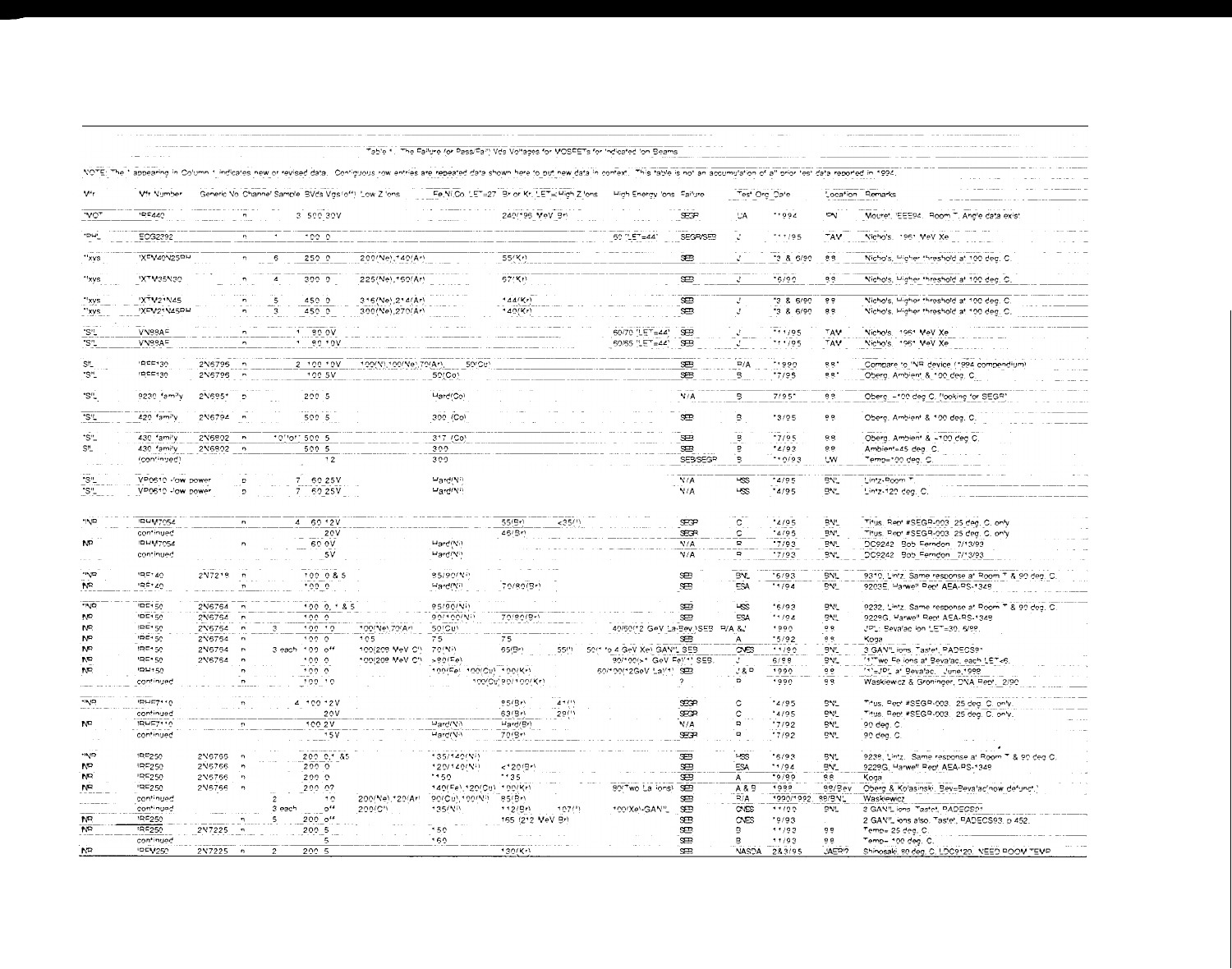| <b>Brews</b>                                                          | $\frac{5}{2}$<br>$\tilde{\mathcal{E}}_{\text{eff}}$      | Koga. No SEB with Kr at Virke-200                              | 9229G, Harwe" Rep AEA-BC-1349<br>$\circ$<br>$\frac{1}{2}$ intz. Poom T<br>္<br>၁.၁.၃<br>၁.၁ | $\overline{c}_{\mu\nu}$<br>DOBAZ, BO-150 deg. C. Lintz<br>DOBAZ, 25 KHz, 0/10V,40% duv<br>$rac{1}{\sqrt{2}}$<br>9228G, Harwell Rept AEA-RS-1348<br>Room * & 100 deg.<br>Z,<br>DC9447, Room T.<br>top deg. O. The<br>90 deg. C.<br>Oberg<br>oro den | 2.441<br>DC9307,200 KHz, 0/13V,50% duty dicte.<br><b>Eac-Samb</b><br>9229G, Harwe" Repr AEA-RS-1348<br>Zini<br>DO9307, 90-120 deg. C.<br>DC:8924,9031,9110. Dr.<br>Oberg. 45, & 100 deg. C.<br>Z.ini<br>DC9307, Room T       | Lintz<br>٠,<br>d A.<br>C <sub>tests</sub><br>9229G. Harwell Rept AEA-RS-1348<br>Ø<br>1.072<br>Diffour et al., 921EEE Workshop<br>DCe501,200 KHZ, 0/10V,40%<br>Oberg. Wh=290 at 100 deg.<br>Oberg, Poom T & 100 deg.<br>DOBS01, Room T. Lim<br>DOBS01, BO-120 deg. C. | Pool of pasiler,<br>DO2286, Lintz Travised entry for the search of the search of the process of the process of the monetage from t<br>Process Lintz Travised All States (2016)<br>Documentation of the process of the the search of the search of the se | $= 200$ case<br>DO9517, Limz, 125 KHz, 0 to 10V, Off=3.2us,<br>Dergi 199 deg C. ROOP TEW BATA                            | Liniz, Also survived 450V Vds beak at 37KHz.<br>6<br>Oberg, ambient & High T (~100 deg<br>Oberg, ambient = 45 deg, O<br>Oberg, Temp=100 deg, O<br>9229G. Harwell Rept AEA-RS-1349<br>Au has inadequate range =27<br>Kinnison                                          | Oberg, Ambient & 00 deg, C.<br>Mouret, IEE54, Room Temp, Angle data exist<br>9229G, Harwell Rept AEA-RS-1349<br>$\ddot{\circ}$<br>Oberg, Temp = 00 deg. C.<br>Oberg, ambient = 45 deg. | Koga, SEB cross section vs LET for Ne Ar Cu Kr.<br>3 GAN"Lions, Taster, PADECS91<br>St. = 9 a.a.O.<br>9229G, Harwell Rept AEA-RS-1349<br>12' EEE Workshop<br>Nie room<br>Brie so deg C., Ni @ room<br>DO'93, Lintz, 52.5 KHz.<br>ට පොටල ව<br><b>Sufour et al</b>                                       |
|-----------------------------------------------------------------------|----------------------------------------------------------|----------------------------------------------------------------|---------------------------------------------------------------------------------------------|----------------------------------------------------------------------------------------------------------------------------------------------------------------------------------------------------------------------------------------------------|------------------------------------------------------------------------------------------------------------------------------------------------------------------------------------------------------------------------------|----------------------------------------------------------------------------------------------------------------------------------------------------------------------------------------------------------------------------------------------------------------------|----------------------------------------------------------------------------------------------------------------------------------------------------------------------------------------------------------------------------------------------------------|--------------------------------------------------------------------------------------------------------------------------|-----------------------------------------------------------------------------------------------------------------------------------------------------------------------------------------------------------------------------------------------------------------------|----------------------------------------------------------------------------------------------------------------------------------------------------------------------------------------|--------------------------------------------------------------------------------------------------------------------------------------------------------------------------------------------------------------------------------------------------------------------------------------------------------|
| $-0.826$                                                              | $\tilde{\epsilon}$                                       | 0)<br>0)                                                       | 복복복                                                                                         | i<br>6 a<br>$\frac{1}{\alpha}$<br>$\frac{1}{\alpha}$<br>$\frac{1}{6}$<br>ξ<br>$\frac{\alpha}{\alpha}$                                                                                                                                              | $S/V^2$<br>ggin<br>ار<br>6<br>ار<br>G<br>$\bar{\zeta}^{\prime}$<br>ż                                                                                                                                                         | $\begin{bmatrix} 1 & 1 & 1 \\ 1 & 1 & 1 \\ 1 & 1 & 1 \end{bmatrix} \begin{bmatrix} 1 & 1 \\ 1 & 1 \\ 1 & 1 \end{bmatrix}$<br>agin<br>ggin<br>ī,                                                                                                                      | ž,<br>ار<br>۵۱                                                                                                                                                                                                                                           | $\begin{bmatrix} \mathbf{a} \\ \mathbf{b} \end{bmatrix} \begin{bmatrix} \mathbf{b}^{\prime} \\ \mathbf{b} \end{bmatrix}$ | à.<br>š,<br>ار<br>م<br>i.<br>m<br>$\begin{smallmatrix} \alpha & \alpha & \zeta \\ \alpha & \alpha & \zeta \end{smallmatrix}$<br>$_{\alpha}^{\alpha}$                                                                                                                  | $\sum_{i=1}^{n-1}\begin{bmatrix} \omega_1 & \alpha_1 & \alpha_2 \\ \vdots & \vdots & \vdots \\ \alpha_n & \alpha_1 & \alpha_2 \end{bmatrix} \widetilde{\mathbf{g}}$                    | $\frac{\alpha}{\alpha}$ $\frac{\pi}{\alpha}$                                                                                                                                                                                                                                                           |
| es Org Dale                                                           | $\frac{56/5}{66/6}$ .                                    |                                                                | $rac{26}{66}$<br>79/17                                                                      | $-12/92$<br>56/7.<br>56/5.<br>56/7.<br>2.6777<br>16/1.<br>26/1.<br>$\frac{26/2}{2}$                                                                                                                                                                | 56/7.<br>76/4.<br>56/7.<br>56/7.<br>$6.616$ .                                                                                                                                                                                | 58/7.<br>1992<br>56/7.<br>56/5.<br>76/7<br>$-5/94$                                                                                                                                                                                                                   | 98.2/92<br>20.62                                                                                                                                                                                                                                         | $\frac{5}{2}$                                                                                                            | 66/0.<br>$\ddot{a}$<br>76/6.<br>26/7.<br>óóó.<br>7/95                                                                                                                                                                                                                 | 76/4.<br>1994<br>6/93<br>6/93<br>5/94                                                                                                                                                  | 98.27<br>$98 - 8$<br>$\frac{a/95}{1/90}$<br>60/6<br>76/4.<br>1992                                                                                                                                                                                                                                      |
|                                                                       | $O$ $O$                                                  | ∢                                                              | នុង ស                                                                                       | း<br>တိုးအိမ္မွာ ထားထား<br>Ģ<br>Ø                                                                                                                                                                                                                  | WМ<br>$\zeta$<br>$\tilde{\S}$<br>ξ<br>ង្ហ<br>l<br>m                                                                                                                                                                          | ုး ဦး<br>g)<br>B<br>ுமβ                                                                                                                                                                                                                                              | ģ<br>$\alpha$                                                                                                                                                                                                                                            | 山乡                                                                                                                       | శ.<br>$\frac{3}{4}$<br>$\frac{\pi}{2}$ or $\omega$ or                                                                                                                                                                                                                 |                                                                                                                                                                                        | ្ត្រី ខ្ល<br>∡∣ອ<br>$\mathbb{R}$ and $\alpha$                                                                                                                                                                                                                                                          |
|                                                                       | \$\$                                                     | ę                                                              | 19 19<br>9                                                                                  | $\frac{1}{2}$<br>₿<br>$\theta$<br>9<br>思思<br>$\ddot{\text{c}}$                                                                                                                                                                                     | ŧ<br>8<br>ß)<br>$\mathfrak{g}_{\mathfrak{l}}$<br>Ф                                                                                                                                                                           | 側<br>開朗<br>Ø,<br>$\mathfrak{g}$<br>$^{\circ}$<br>Ø,                                                                                                                                                                                                                  | H<br>$\mathfrak{g} \mathfrak{g}$<br>H                                                                                                                                                                                                                    | 说<br>빖                                                                                                                   | ÿ,<br>99<br>비<br>g)                                                                                                                                                                                                                                                   | B<br>別田<br>B)                                                                                                                                                                          | $[ \, \, ] \,$<br>99<br>6<br>9<br>9                                                                                                                                                                                                                                                                    |
| while Swo, Kōrēvā Lāyān<br>te MiQo, 나무 427 (Brior Kr. 나무 퍼 바가 Zilons) | 50 (Au)<br>25 (Au)<br>75(9)                              | てき<br>anina                                                    | 250/250(Br)<br>250/270(N)<br>250/270(NH)<br>270'290'N                                       | $\frac{200/240}{235(5r)}$<br>$\frac{235(5r)}{235(7)}$<br>$240(157 - 29)$<br>$240(Co)$<br>280/285(V)<br>240/250(Nii)<br>$-235 (Cv)$<br>245/250 (V)<br>Hard (Vi)                                                                                     | 240/280(9+)<br>250/260(Ni)<br>255/260(N)<br>295/290(N<br>Hardi Nil<br>245<br>ρŔρ                                                                                                                                             | $130(157 - 32)$<br>200/240/91<br>240 (Pass'Co)<br>250/280 (Vi)<br>$290/285(N)$<br>$350/360(N)$<br>-260                                                                                                                                                               | 225/250(3r)<br>ククミクニュパス<br>$\frac{250/300(N)}{220/230(N)}$<br>220/250(N)                                                                                                                                                                                 | ŀ<br>S40/390/VO<br>ama at high                                                                                           | (0015.<br>500(Ay)<br>$275^{\circ}$<br><3+0/Cu)<br>220(2n)<br>300/350/VO<br>205/310(N)<br>316 (Co)<br>325<br>300                                                                                                                                                       | 220/196 VeV Br)<br>250/300(31)<br>appressibus<br>$\frac{325}{300}$ [30]<br>30C                                                                                                         | 250(Xe)-GAN!<br>$E = 23$<br>250<br>325(1)<br>275/200(2r)<br>275/200/30<br>300 (Br)<br>$300(5)$<br>$350(5)$<br>$\frac{300(350(N))}{290(300(N))}$<br>360(Ne), 330(Ar) 300(Ct)                                                                                                                            |
| $2^{\circ}$<br>Genero Vo Channel Samble EVds Vgs/011                  | İ<br>$\geq$<br>2002V<br>iai<br>Iti<br>ċ<br>$\frac{1}{2}$ | 200<br>$\mathbb{I}$<br>Î.<br>$\mathbf{C}$<br>$\mathbf{C}$<br>ţ | $\frac{1}{1}$<br>$4000085$<br>$4000085$<br>4000<br>¢<br>c<br>2N6786<br>2N6786<br>2N6786     | 400 switched<br>4.5V<br>400 ZV<br><b>AG 007</b><br>400 5V<br>400 SV<br>400.0<br>400 C<br>10, 4<br>$\boldsymbol{\infty}$<br>e je<br>¢.<br>c<br>c<br>¢<br>c<br>2N5760<br>$\frac{2N5800}{2N5800}$<br>2N5750<br>2N5800<br>2N5800                       | $\begin{array}{c}\n 20000 \\ -2000000 \\ \hline\n 00000\n \end{array}$<br>$rac{6.07}{100}$<br><b>O 077</b><br>$\mathsf c$<br>$\frac{c}{\epsilon}$<br>m, m, m<br>¢<br>$\mathfrak{c}$<br>¢<br>c<br>$\frac{2N722}{2N722}$<br>÷. | $\frac{3}{5}$ = 200.0V<br>5 = 400.0Wheel<br>5 400 OV<br>$\frac{400.5V}{400.5V}$<br>400 OV<br>400.7<br>¢<br>2N6768<br>2N6769<br>2N6769<br>2N6768<br>2V6768<br>2N676P                                                                                                  | swiched<br>$\sim 0.5$ , $\sim 2$<br>ဝျဖ)<br>400<br>4.784<br>$\ddot{\rm s}$<br>¢                                                                                                                                                                          | 500 swiched<br>in.<br>500<br>o,<br>¢<br>c<br>2N6794                                                                      | $\begin{bmatrix} 5.00 & 7 \\ -5.00 & 5 \\ -5.00 & 5 \\ 0.0 & 7 \end{bmatrix}$<br>$\phi/\phi$<br>c<br>¢,<br>0.00<br>0.00<br>500<br>500<br>$10^{11}0^{11}$<br>$\mathbf{N}$<br>c<br>c<br>c<br>c<br>c<br>$\mathbf{c}$ ,<br>2N6802<br>245752<br>2N6902<br>276902<br>2N6802 | 4<br>500 - 20<br>500 - 20<br>500 -<br>500 5<br>500 5<br>500 <sup>4</sup><br>4<br>ŧ<br>$\ddot{ }$<br>c<br><b>C</b><br>p<br>$\epsilon$                                                   | $\pm$<br>500 swiched<br>$\cdot$<br>$\cdot$<br>$\ddot{\cdot}$<br>$\begin{bmatrix} 0 & 0 & 0 \\ 0 & 0 & 0 \\ 0 & 0 & 0 \\ 0 & 0 & 0 \end{bmatrix}$<br>c<br>500<br>500<br>500<br>ę.<br>$\frac{2}{5}$<br>583<br>$\frac{1}{2}$<br>$\tilde{\omega}$<br>4<br>$\mathbf{r}$<br>¢.<br>с<br>c<br>245779<br>2N6770 |
| <b>V** Number</b>                                                     | continued<br>05220                                       | <b>JSZ6nE</b>                                                  | $rac{1}{\sqrt{2}}$<br>יפבי.<br>ergae                                                        | continued<br>decado<br>GSS33D<br>ac±330<br>0.25<br>022ab<br>OCC350<br>accas.                                                                                                                                                                       | OPESE.<br>GPS <sub>=b</sub><br>orca<br>laE340<br>raca40<br>OPS_B.                                                                                                                                                            | 5635<br>195350<br>195350<br>raF350<br>largeo<br>desab.<br><b>aF350</b>                                                                                                                                                                                               | continued<br>continued<br>CONTACT<br>VSC36V                                                                                                                                                                                                              | $n = 420$<br>12.420                                                                                                      | (continued)<br>ideE430<br><b>IRFE430</b><br><b>IREE</b> 430<br><b>PEE430</b><br><b>IRFE430</b><br>max <sub>1</sub><br>$-5230$                                                                                                                                         | 107301<br>125440<br>077321<br><b>BE440</b><br><b>IBE440</b>                                                                                                                            | continued<br><b>IDEV450</b><br><b>URHASO</b><br>$R = 450$<br><b>105750</b><br><b>DE450</b><br>10C450                                                                                                                                                                                                   |
|                                                                       | ş                                                        | ļ                                                              | ļ<br>ļ<br>g                                                                                 | Š<br>nvia<br>ş<br>$\frac{0}{2}$<br>g<br>ę                                                                                                                                                                                                          | o<br>Vit<br>ļ<br>ŗ<br>g<br>ę<br>٠g                                                                                                                                                                                           | ļ<br>ŗ<br>ļ<br>ļ<br>ė<br>٤<br>ò                                                                                                                                                                                                                                      | ŗ<br>ļ<br>$\frac{a}{2}$                                                                                                                                                                                                                                  | $2\frac{\alpha}{f}$                                                                                                      | ă<br>a<br>?<br>$\frac{\alpha}{2}$<br>ę<br>ę<br>$\frac{a}{2}$<br>2                                                                                                                                                                                                     | ۹Ņ.<br>$\frac{a}{2}$<br>ę<br>g<br>2                                                                                                                                                    | ę<br>$\hat{\vec{b}}$<br>ę<br>ę<br>ig.<br>ż                                                                                                                                                                                                                                                             |